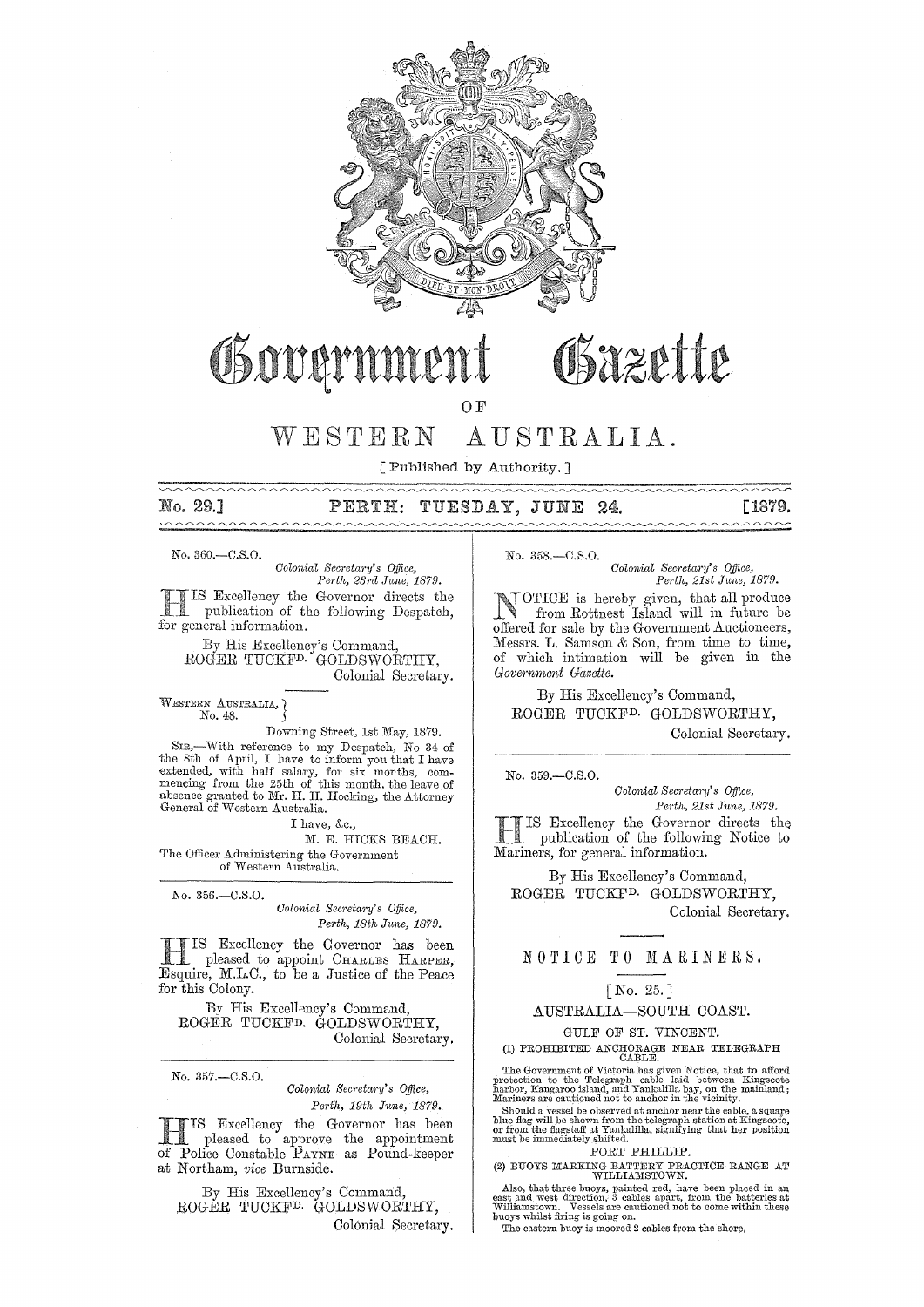EAST COAST-CAPRICORN CHANNEL.

(3) FIXED AND FLASHING LIGHT ON NORTH REEF. The Government of Queensland has given Notice, that an 14th November, 1878, a light would be exhibited from a light-house recently erected on North reef, Capricorn channel:—

house recently erected on North reer, Capproom channel:—<br>The light is a *fized* and *flashing* light, showing *fixed* for two<br>minutes, followed by two *flashing* light, showing *four minutes*; it is<br>elevated 72 feet above

The illuminating apparatus is dioptric, or by lenses of the

The lighthouse, 80 feet high and circular in shape, is painted white

Position, lat. 23° 10' 50" S., long. 151° 56' 10" E.

By Command of their Lordships,<br>FREDR. J. EVANS,

Hudrographer.

Hydrographic Office, Admiralty, London,<br>20th February, 1879.

This Notice affects the following Admiralty Charts:-

(1) Australia, general, No. 27596; St. Vincent and Spencer Gulfs, No. 22596: St. Misch Australia Directory, vol. 1, 1576, pages 186 and 189. Australia Directory, vol. 1, 1576, pages 196 and 189. Australia Directory, vol.

Also also a state of the set of the set of the set of the set of the set of the set of the set of the set of the set of the set of the set of the set of the set of the set of the set of the set of the set of the set of the

No. 361.-C.S.O.

Colonial Secretary's Office, Perth, 23rd June, 1879.

PPLICATIONS will be received at this Office from persons willing to perform the duties of Hospital Orderlies at York and Newcastle. Salaries £30 per annum, with<br>rations and quarters. Also, for the situation<br>of Female Nurse at the Colonial Hospital, Perth, at the same salary and allowance.

By His Excellency's Command, ROGER TUCKF<sup>D.</sup> GOLDSWORTHY, Colonial Secretary.

#### No. 354.-C.S.O.

Government Notification.

Colonial Secretary's Office, Perth, 9th June, 1879.

IS Excellency the Governor directs it to  $\mathbf{H}$ be notified, for general information, that the Government offers to any person who shall before the first day of July, 1880, discover and make known the existence within the boundaries of the Colony of deposits of Guano of sufficient commercial value to be worth exporting, a sum equivalent to 10 per cent. on the amount which may be received by the Government for the sale of such Guano so exported, or such lump sum as may be agreed upon in lieu thereof.

By His Excellency's Command, ROGEŘ TUCKF<sup>D.</sup> GOLDSWORTHY, Colonial Secretary.

No. 362.-C.S.O. Vaccination Act, 1878.

> Colonial Secretary's Office, Perth, 24th June, 1879.

N accordance with the provisions of the 42nd Victoria, No. 13, clause 5, for the purposes of the Vaccination Act, the Urban District of<br>Pinjarrah is declared by the Governor in Council to be within a radius of five miles, and the Suburban District within a radius of twenty miles from the town of Pinjarrah, the place of residence of the Public Vaccinator appointed by notice in the Government Gazette of this day.

By His Excellency's Command, ROGER TUCKF<sup>D.</sup> GOLDSWORTHY, Colonial Secretary. No. 363, - C.S.O.

#### Vaccination Act. 1878.

Colonial Secretary's Office,

Perth, 24th June, 1879. IS Excellency the Governor has been  $\prod$ pleased to make the following appointment,  $viz$ .:-

District Medical Officer THOS. BEDINGFELD, to be Public<br>Vaccinator for the Urban and Suburban Districts of Pinjarrah.

Place of<br>Residence.

Town of Pinjarrah.

By His Excellency's Command, ROGER TUCKF<sup>D.</sup> GOLDSWORTHY, Colonial Secretary.

#### Office of Superintendent of Vaccination, Perth, 24th June, 1879.

VOTICE is hereby given, that in conformity<br>with clause 7 of "The Vaccination Act, 1878," all children in the Urban Vaccination District of Pinjarrah of the age of seven years or under, and not already vaccinated, must, within a period of three months from the 1st day of July, 1879,-and all children in the Suburban Vaccination District of Pinjarrah of the age of seven years or under, and not already vaccinated, must, within a period of six months<br>from the 1st of July, 1879,—be taken to a Public Vaccinator for vaccination.

Persons failing to comply with this Notice render themselves liable to severe penalties under the 19th Clause of the Act.

> ALFRED R. WAYLEN, M.D., Superintendent of Vaccination.

#### Department of Public Works, Perth, 18th June, 1879.

TENDERS (endorsed "Tender for Suprême" Court, Perth,") will be received at this<br>Office until noon of Wednesday, the 2nd July, from persons willing to perform various alterations for converting the late Commissariat Offices at Perth into a Supreme Court.

Tenders to state the shortest time in which the work will be performed.

The Government do not bind themselves to accept the lowest or any tender, and will require the guarantee of two responsible persons for the due performance of the Contract.

Forms of Tender may be had on application to the various Resident Magistrates, and at the Public Works' Office, Perth, where Plans, Specifications, Conditions, and full particulars can be obtained.

No tender will be entertained unless on the prescribed form.

> JAS. H. THOMAS, Director of Public Works.

#### Department of Public Works, Perth, 9th June, 1879.

**ITTENDERS** (endorsed "Tender for Goods Shed and Engine House, Northampton,") will be received at this Office until noon of Monday, the 14th July, from persons willing to erect a Goods Shed and Engine Room at Northampton.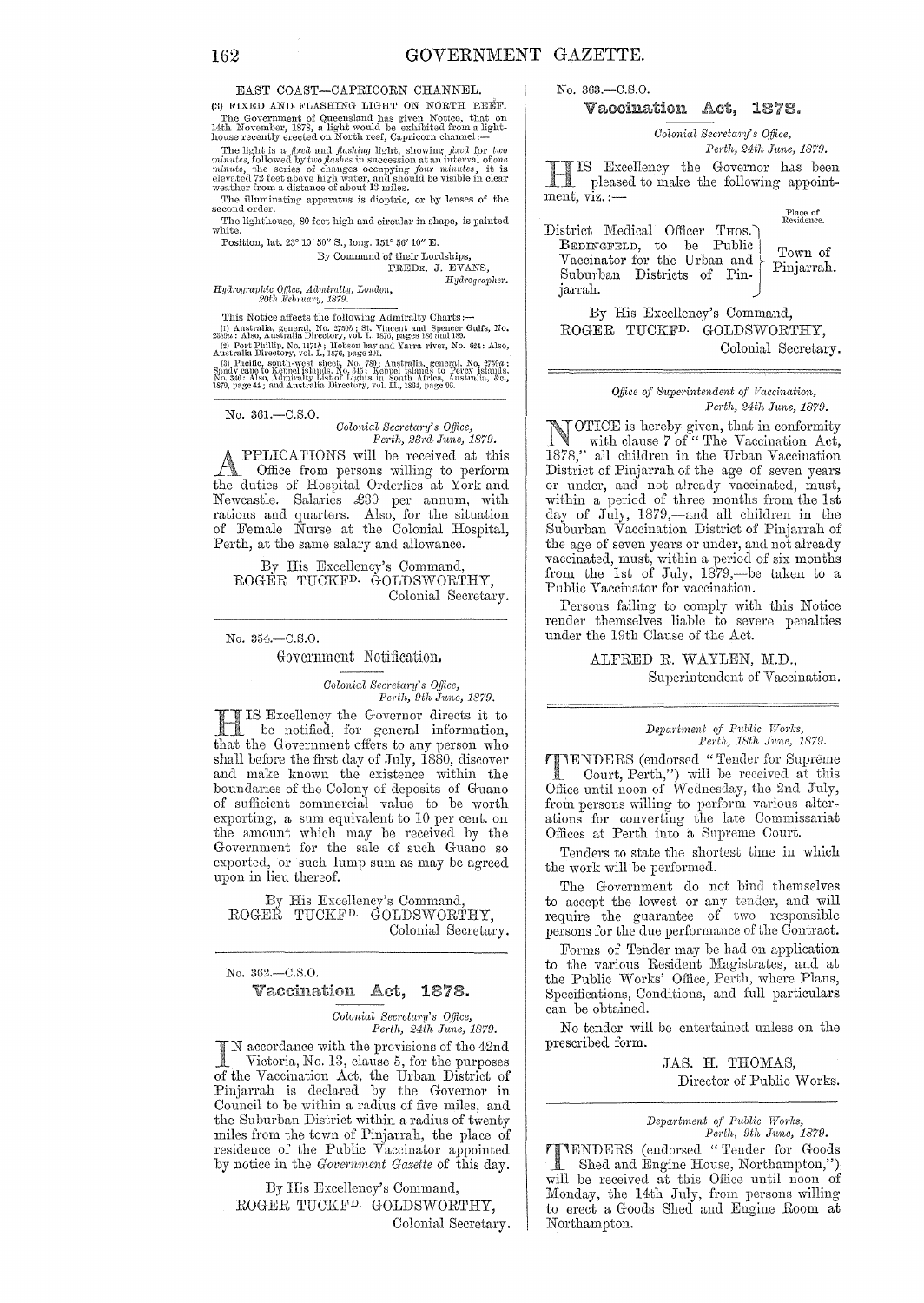Plans and Specification may be seen on application at the Station-master's Office, Geraldton.

Tenders to state the shortest time in which the buildings will be erected.

The Governmeut do not bind themselves to accept the lowest or any tender, and will require the guarantee of two responsible persons for the due performance of the Contract.

Forms of Tender may be had on application to the various Resident Magistrates, and at the Public Works' Office, Perth; where Plans, Specifications, Conditions, and full particulars can be obtained.

No tender will be entertained unless on the prescribed form.

JAS. H. THOMAS,

Commissioner of Railways.

### NOTIOE.

## Postal and Telegraph Department.

General Post Office,

Perth, 21st June, 1879. NOTICE is hereby given, for the information<br>of the public, that in future no discount<br>will be elleved at the Pert Offices on any num will be allowed at the Post Offices on any purchase of stamps, excepting to those persons duly authorised to act as Stamp Vendors, who will receive a commission of 5 per cent. on their sales.

Applications from persons desirous of becoming licensed Stamp Vendors will be received by the Postmaster General.

The following are duly authorised to sell Postage Stamps to the public ;-

Mr. C. G. H. Cooper, Hay Street, Perth.

Mr. A. D. Letch, St. George's Terrace, Perth.

Mr. Birch (Druggist), Hay Street, Perth.

Mr. C. Annois, High Street, Fremantle.

Mr. N. Waldeck, High Street, Fremantle.

A. HELMICH, Postmaster General and General Superintendent of Telegraphs.

### Notice to Postmasters and the Public.

NOTICE is hereby given, for general information that is  $\overline{a}$ formation, that in order to defray the cost of stationery and manufacture of Post Cards, the following increased charges will be made from and after this date;-

| $\frac{1}{2}d$ . Cards: | $1d.$ Cards:   |
|-------------------------|----------------|
| 3 for 2d.               | 3 for 4d.      |
| 6 for 4d.               | 6 for 8d.      |
| 9 for 6d.               | 9 for 11d.     |
| 12 for 8d.              | 12 for 1s. 3d. |

A HELMICH, Postmaster-General,

and General Superintendent of Telegraphs. General Post Office,

Perth, June 2nd, 1879.  $\int$ 

#### DEPARTMENT OF LAND TITLES.

 $\frac{40}{1879}$  Transfer of Land Act, 1874.

TAKE NOTICE that Francis Joseph Bourke of the city of Perth law clerk has made application as administrator of the estate of the late Alexander Taylor of Guildiord deceased intestate to be certificated as the

wner of an estate in fee simple in possession in the following parcels of land situate in the townsite of Guildford

*West G1tildf01'd Allotments* 134, 135, 136, 137, and 138.

Also in the following parcels of lana situate in the Swan district

*Locations* 206 and 412

and in

#### *Avon Location 150*

as the same allotments and locations are described in the maps and books of the Survey Office and are of record therein.

Also in the following parcel of land situate on the Western side of Lake Joondalup in the district of Perthshire containing  $494$  acres or thereabouts and<br>bounded on the N by a line extending in about a West<br>South West direction from the Western shore of Lake<br>Joondalup through the centre of the squared middle<br>stem of a th extremity of Lake Island in said Lake the Western end of the said boundary being at a mahogany post sitnate 80 links in direction of South 75 degrees IV est from a mark on a mahogany tree; Bounded *on the TVest* by a line extending abont one hundred and thirteen chains in direction of true South thirty seven degrees East from last mentioned stake to centre of the stem of a mahogany tree notched on three sides at eighty two links in direction North fifty nine degrees East from a mark on a mahogany tree and then by a South South West line about fourteen chains to a mahogany post in West line about fourteen chains to a mahogany post in<br>a trench in the ground thirty eight links in direction<br>South eighty four degrees West from a white<br>gum tree marked: Bounded on the South West by a<br>line about thirty fi Western Shore of Lake Joondalup between the South West and North boundaries.

AND FURTHER TARE NOTICE that any other person claiming to have any estate right title or interest in the<br>above lands or in any of them ARE HEREBY REQUIRED to<br>lodge with the Registrar of Titles on or before the 8th day of July proximo a *caveat* forbidding the same from being brought under the Act.

> J. C. H. JAMES Commissioner of Land Titles.

19th June, 1879.

17th Jnne, 1879.

 $\frac{45}{1879}$  Transfer of Land Act, 1874.

 $\prod_{i=1}^{\infty}$  the city of Melbourne in the Province of Victoria<br>  $\Gamma$  and the Province of Victoria<br>  $\Gamma$  and the province of Victoria of the Province of Victoria Esquire, has made application to be certificated as the owner of an estate in fee simple in possession in the following parcel of land situate in the townsite of Fremantle, known as

#### *Town Lot No.* 5,

as the same is described in the maps and books of the Suryey Office, and is of record therein.

The allotment was originally granted to Wm. Lambe. AND FURTHER TAKE NOTICE that all persons other than the applicant claiming to have any estate right title or interest in above parcel of land ARE HEREBY REQUIRED to lodge with the Registrar of Titles on or before the 15th day of July proximo a *caveat* forbidding the same from being brought under the Act.

> J. C. H. JAMES, Commissioner of Land Titles.

 $\frac{46}{1879}$  Transfer of Land Act, 1874.

TAKE NOTICE that John Henry Monger of the town of York merchant has made application to be certificated as the owner of an estate in fee simple in possession in the following parcel of land situate in the city of Perth viz:

#### *Building Lot L*  $11\frac{1}{9}$

as the same is described in the maps and books of the Survey Office and is of record therein.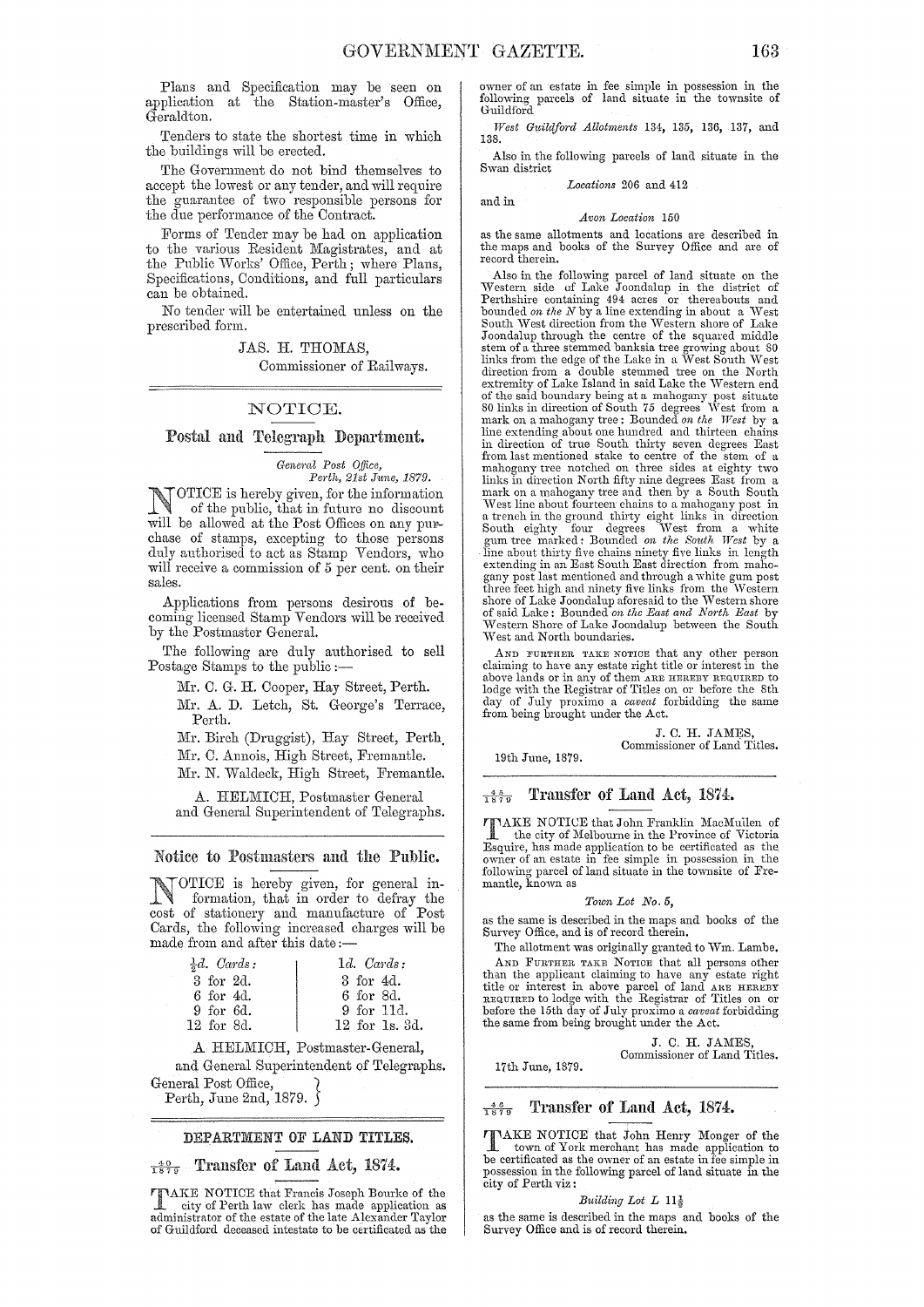Also in all that piece or pm'cel of ground situate in Perth aforesaid being the South East portion of Perth Building allotment L 11 bounded on the *North East* hy the remaining portion of said allotment late in the Borecupation of Thomas Newte Yule and Emmanuel Barnett: on the *South West* by said Perth Building Lot L 11<sup>1</sup>, hereinbefore described: on the *South East* by six chains of William Street: and on the *North West* by Building Lot I, 12: measuring six chains in length. And also all that piece or parcel of ground situate in Perth aforesaid adjoining the aforesaid allotment L 11 being the South East portion of " *Perth* Building Allotment L 12" bounded on the *North East* by the remaining portion of the said last mentioned allotment now belonging to or occupied by Edmund Stirling: L 13: measuring six chains in length.

AND FURTHER TAKE NOTICE that any other person claiming to have any estate right title or interest in the above lands or in any of them ARE HEREBY REQUIRED to lodge with the Registrar of Titles on or before the 8th day of July proximo a *caveat* forbidding the same from

16th June, 1879.

being brought under the Act.<br>
J. C. H. JAMES, Commissioner of Land Titles.

### $\frac{47}{1879}$  Transfer of Land Act, 1874.

TAKE NOTICE that John Maxwell Ferguson and<br>
have media annihistic the city of Perth brewers<br>
have media annihistic the condition of the curvers have made application to be certificated as the owners of an estate in fee simple in possession as tenants in common in the following parcels of land situate in Perth aforesaid as the same are described in the maps and books of the Survey Office and are of record therein viz:

#### *Suburban Lot* b

#### *Building Lot L 69*

AND FURTHER TAKE NOTICE that any other person claiming to have any estate right title or interest in the above lands or in either of' them ARE HEREBY REQUIRED to lodge with the Hegistrar of Titles on or before the 8th day of July proximo a *caveat* forbidding the same from being brought under the Act.

J. C. H. JAMES,

Commissioner of Land Titles.

16th June, 1879.

#### *Or'own Lands' Oplce, Perth, 17th J1me, 1879.*

H IS Excellency the Governor has been pleased, on the recommendation of the Commissioner of Crown Lands, to set ltpart, as a Public Reserve, the land described in the Schedule below, for the purpose herein set forth: $\overline{\phantom{a}}$ 

|  |  | $\texttt{R} \to \texttt{S} \to \texttt{R} \ \texttt{V} \to$ . |  |  |
|--|--|---------------------------------------------------------------|--|--|
|  |  |                                                               |  |  |

| Recorded<br>Number. | Content.<br>A. R. P. | Description of Boundaries.                                                                                                                                                                                                                                                                                                      | Purpose for which made.      |
|---------------------|----------------------|---------------------------------------------------------------------------------------------------------------------------------------------------------------------------------------------------------------------------------------------------------------------------------------------------------------------------------|------------------------------|
| $330 \text{ A}$     | 500                  | Beverley Suburban Lot 35.<br>Bounded on the Westward by 5 chains of Forrest<br>Street. On the Southward by 10 chains of the northern<br>boundary of Beverley Suburban Lot 30; and on the<br>Northward and Eastward by Beverley Suburban Lots 36<br>and 31, measuring respectively 10 chains and 5 chains.<br>All bearings true. | Recreation Ground, Beverley. |

JOHN FORREST, pro Commissioner of Crown Lands.

## WESTERN AUSTRALIA.

Meteorological Observations for the week ending 21st June, 1879.

WIND Registered by Mr. Forsyth, Harbor Master, at Arthur's Head, Fremantle; altitude above the sea feet, in Latitude 32° 02' 14" S., Longitude 115° 45' 12" E.

The other instruments registered are placed in the grounds adjoining the Survey Office, Perth; altitude above the sea 47 feet, in Latitude 31°  $5\bar{7}'$  25" S., Longitude 115°  $52'$  02" E.

#### MALCOLM FRASER,

Surveyor General.

| Week<br>ending. | <b>BAROMETER:</b><br>Mean Reading<br>corrected, and re-<br>duced to sea level.<br>and 32 deg. Fah. | THERMOMETERS IN SHADE. |               |               | RADIATION<br>THERMO-<br>METERS. |        |                   | WIND.   |                                        | DEGREE                |                               |                           | EVAPOR-    |                        |
|-----------------|----------------------------------------------------------------------------------------------------|------------------------|---------------|---------------|---------------------------------|--------|-------------------|---------|----------------------------------------|-----------------------|-------------------------------|---------------------------|------------|------------------------|
|                 |                                                                                                    |                        | Dry.          |               | Wet.                            |        | Amount            |         | Horizontal                             |                       | OP<br>HUMIDITY,<br>Saturation | CLOUD:<br>Mean<br>amount. | CONE: Mean | ATION:<br>Amount<br>in |
|                 |                                                                                                    | Maxi-<br>mum.          | Mini-<br>mum. | Maxi-<br>mum. | Mini-<br>mum.                   | Solar. | Terres-<br>trial. | inches. | velocity in<br>miles, per<br>24 hours. | General<br>direction. | == 100 : mean<br>amount.      |                           | 8          | inches.                |
| 21st            | 30.121                                                                                             | 66.                    | 47.7          | 58.6          | 45.2                            | 116.2  | 41:1              | •66     | 271.78                                 | Easterly              | 70                            | 3·3                       | 6.6        | -41                    |

Highest reading of Barometer 30'45 15th Howest do. do. 29.87 19th I . Thermometers in shade. I.Maximum Dry 71.9 15th Lowest do. do. 29.87 19th I . Thermometers in shade. Inimum Dry 41.4 17th

The Observations are taken at Perth at 10 a.m., (excepting Barometer, which is registered at 12 a.m.) M. A. C. FRASER, Observer.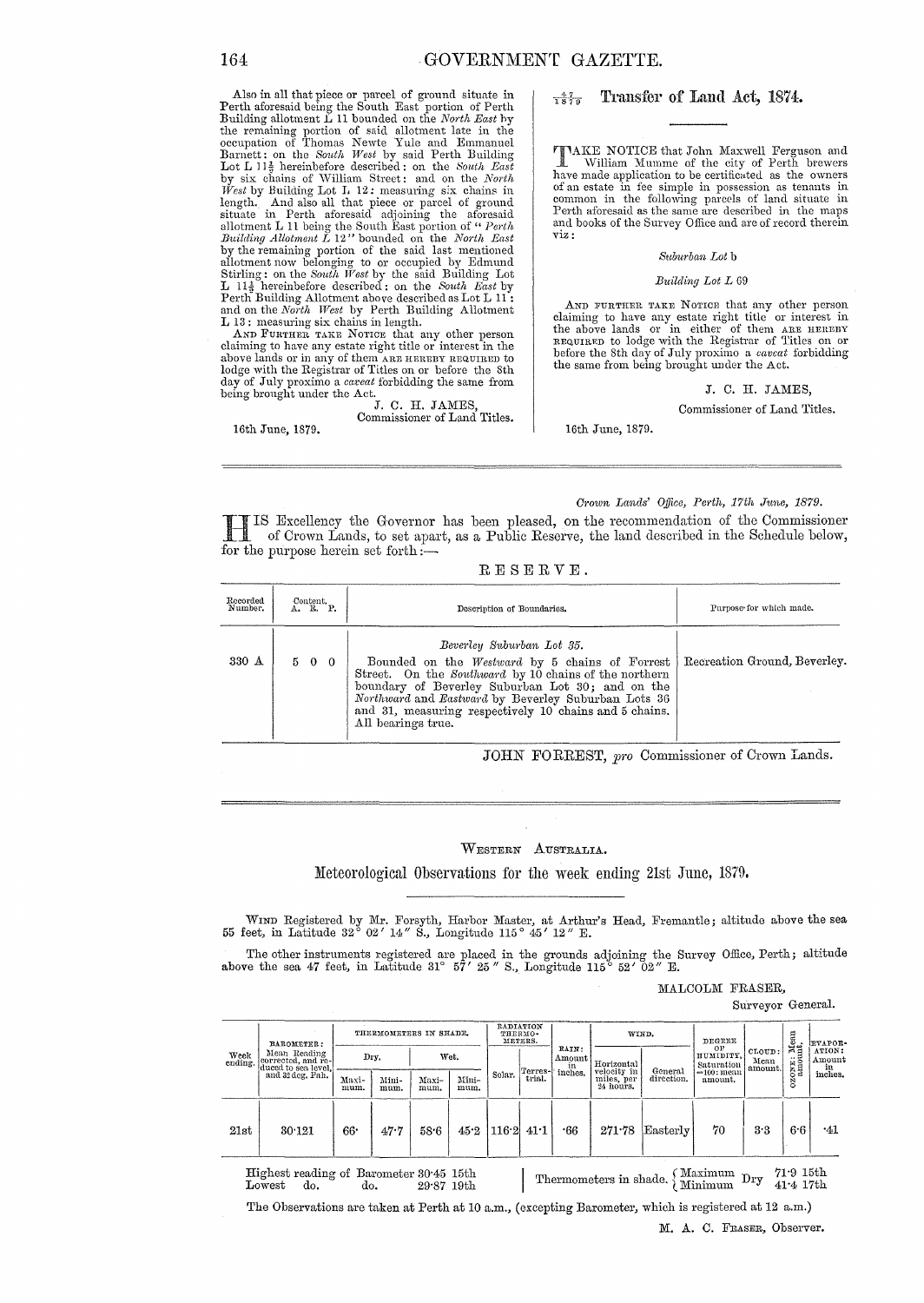## GOVERNMENT GAZETTE. 165

## WESTERN AUSTRALIA.

### Mail Time Table during the Month of

## $JULY$ , 1879.

| FOR THE AUSTRALIAN COLONIES, &c.                                                                                                                                                                                                                                                                                                                                                                     |                                                                                                                                                                                                                                                                                                                       |                                                                                                                                                                                                                                                                                                  |                                                                                                                                                                                                                                | FOR EUROPE, INDIA,                                                                                                                                                                                                                                                                                  |                                                                                                                                                                                              |                                                                                                                                                                                                                                                                                                                                                                                          |                                                                                                                                                                                                                          |                                                                                                                                                                                                                                                                                                         |                                                                                                                                                                                                       |  |
|------------------------------------------------------------------------------------------------------------------------------------------------------------------------------------------------------------------------------------------------------------------------------------------------------------------------------------------------------------------------------------------------------|-----------------------------------------------------------------------------------------------------------------------------------------------------------------------------------------------------------------------------------------------------------------------------------------------------------------------|--------------------------------------------------------------------------------------------------------------------------------------------------------------------------------------------------------------------------------------------------------------------------------------------------|--------------------------------------------------------------------------------------------------------------------------------------------------------------------------------------------------------------------------------|-----------------------------------------------------------------------------------------------------------------------------------------------------------------------------------------------------------------------------------------------------------------------------------------------------|----------------------------------------------------------------------------------------------------------------------------------------------------------------------------------------------|------------------------------------------------------------------------------------------------------------------------------------------------------------------------------------------------------------------------------------------------------------------------------------------------------------------------------------------------------------------------------------------|--------------------------------------------------------------------------------------------------------------------------------------------------------------------------------------------------------------------------|---------------------------------------------------------------------------------------------------------------------------------------------------------------------------------------------------------------------------------------------------------------------------------------------------------|-------------------------------------------------------------------------------------------------------------------------------------------------------------------------------------------------------|--|
| Per Rob Roy.                                                                                                                                                                                                                                                                                                                                                                                         |                                                                                                                                                                                                                                                                                                                       |                                                                                                                                                                                                                                                                                                  | Overland.                                                                                                                                                                                                                      |                                                                                                                                                                                                                                                                                                     | CHINA, &c.<br>$-Per-Rob Roy.*$                                                                                                                                                               |                                                                                                                                                                                                                                                                                                                                                                                          |                                                                                                                                                                                                                          |                                                                                                                                                                                                                                                                                                         |                                                                                                                                                                                                       |  |
| DAY.<br>CLOSE AT                                                                                                                                                                                                                                                                                                                                                                                     | DATE.<br>TIME                                                                                                                                                                                                                                                                                                         | CLOSE AT                                                                                                                                                                                                                                                                                         | DAY.                                                                                                                                                                                                                           | DATE.                                                                                                                                                                                                                                                                                               | TIME                                                                                                                                                                                         | CLOSE AT                                                                                                                                                                                                                                                                                                                                                                                 | DAY.                                                                                                                                                                                                                     | DATE.                                                                                                                                                                                                                                                                                                   | TIME                                                                                                                                                                                                  |  |
| Perth<br>Monday<br>Fremantle<br>Monday<br>. 1<br>Guildford<br>Monday<br>!<br>York<br>Saturday<br>Northam<br>Saturday<br>$$ }<br>Newcastle<br>Saturday<br>$\ddots$<br>Friday<br>Canning<br> <br>Pinjarra<br>Thursday<br> <br>Bunbury<br>Monday<br><br>Vasse<br>Monday<br><br>Saturday<br>Victoria Plains<br>Thursday<br>Dongarra<br>$\ddotsc$<br>Thursday<br>Champion Bay<br>Northampton<br>Wednesday | June 30<br>Noon<br>June 30<br>1 p.m.<br>June 30<br>8a.m.<br>June 28<br>2.30 p.m.<br>June 28<br>$12.30~\mathrm{p.m.}$<br>June 28<br>4 p.m.<br>June 27<br>Noon<br>June 26<br>10 p.m.<br>June 30<br>$9$ p.m.<br>June 30<br>[10 p.m. ]<br>June 28<br>8 p.m.<br>June 26<br>9a.m.<br>June 26<br>10 a.m.<br>June 25<br>9a.m. | Perth<br>$\ddots$<br>Fremantle<br>Guildford<br>$\operatorname{York}$<br>!<br>Northam<br>!<br>Newcastle<br>!<br>Canning<br>… <br>Pinjarra<br>$\ldots$<br>Bunbury<br> <br>Vasse<br>Victoria Plains<br>Dongarra<br>Greenough<br>Bannister<br>William River<br>Arthur River<br>Kojonup<br>Mt. Barker | Friday<br>ان .<br>Friday<br>!<br>Friday<br>Wednesday<br>Wednesday<br>Wednesday<br>Friday<br>Thursday<br>Thursday<br>  Wednesday<br>Saturday<br>Thursday<br>Wednesday<br>Saturday<br>Saturdav<br>Saturday<br>Saturday<br>Sunday | July<br>4<br>July<br>4<br>$\frac{4}{2}$<br>July<br>July<br>$\overline{2}$<br>July<br>$\boldsymbol{2}$<br>July<br>July<br>$\mathbf{q}_t$<br>3<br>July<br>3<br>July<br>$\overline{2}$<br>July<br>28<br>June<br>June 26<br>25<br>June<br>July<br>5<br>5<br>July<br>5<br>July<br>5<br>July<br>6<br>July | $4$ p.m.<br>$2 \bar{p}$ .m.<br>8 a.m.<br>2.30 p.m.<br>12:30 p.m.<br>Noon<br>10 p.m.<br>8 a.m.<br>$4$ p.m.<br>$8 \overline{p}$ .m.<br>$9$ a.m.<br>$6$ p.m.<br>$4$ a.m.<br>8 p.m.<br>$10$ a.m. | Perth<br>النت<br>Fremantle<br>Guildford<br>$\operatorname{York}$<br>أدمه<br>Northam<br><br>4 p.m.   Newcastle<br>Canning<br>$\cdots$<br>Pinjarra<br>$\ddotsc$<br>Bunbury<br>$\ddotsc$<br>Vasse<br>$\ddotsc$<br>Victoria Plains<br>Dongarra<br>Greenough<br>Champion Bay<br>10 a.m. Northampton Wednesday<br>3 p.m.   Mt. Barker<br>Kojonup<br>Arthur River<br>William River<br>Bannister | Monday<br>Monday<br>Monday<br>Saturday<br>Saturday<br>Saturday<br>Friday<br>.<br>Thursday<br>Monday<br>Monday<br>Saturday<br>Thursday<br>Thursday<br>Thursday<br>Wednesday<br>Thursday<br>Thursdav<br>Thursdav<br>Friday | $\text{July } 14$<br>July<br>- 14<br>July<br>-14<br>12<br>July<br>12<br>July<br>July<br>12<br>July<br>11<br>10<br>July<br>July<br>14<br>14<br>July<br>July<br>12<br>July<br>-10<br>July<br>-10<br>10<br>July<br>July<br>$\Omega$<br>July<br>9<br>10<br>July<br>-10<br>July<br>July<br>10<br>July<br>-11 | 8 a.m.<br>9a.m.<br>6 a.m.<br>2.30 p.m<br>12.30p.m<br>4 p.m.<br>Noon<br>10 p.m.<br>9 p.m.<br>10 p.m.<br>8 p.m.<br>9a.m.<br>9a.m.<br>2 p.m.<br>9a.m.<br>6 p.m.<br>8 a.m.<br>1 p.m.<br>$6$ p.m.<br>2a.m. |  |

For Albany and the Offices on the Road Overland:

| CLOSE AT | DAY.                            | DATE. TIME |  |
|----------|---------------------------------|------------|--|
| Perth    | Thursday $July 17 \mid 11 a.m.$ |            |  |

|                       | MAILS FROM EUROPE, &c.                                        |                    |                       | MAILS FROM COLONIES, &c.                                         |                    |
|-----------------------|---------------------------------------------------------------|--------------------|-----------------------|------------------------------------------------------------------|--------------------|
| Due at K.G.<br>Sound. | Expected to<br>arrive at K.G.<br>Sound.                       | Expected at G.P.O. | Due at K.G.<br>Sound. | Expected to<br>arrive at K.G.<br>Sound.                          | Expected at G.P.O. |
|                       | Monday, July 14th   Wednesday, July 9th   Saturday, July 12th |                    |                       | Thursday, July 17th   Wednesday, July 16th   Saturday, July 19th |                    |

The Correspondence by these Mails will be despatched to District P.Os. for Distribution by first opportunity after receipt. *(See Annual Time Table of 1st January, 1879.)* 

\* The English Mails to be despatched on the 14th July, will be due in London *via* Brindisi on August 25th, and *via* Southampton on September 1st.

LETTERS for Registration must be posted one hour before the closing of the Mails.

LATE LETTERS, on payment of a fee of 6d., may be posted half-an-hour after the closing of the Mails.

NEWSPAPERS and Book Packets must be posted one hour before the closing of the Mails, otherwise they will not be forwarded until the next Mail.  $\,$ 

## MONEY ORDERS will be issued as under:

For the Australian Colonies, &c., up to Saturday, June 28th, at 11 a.m. Do. Thursday, July 3rd, at 11 a.m. For the United Kingdom, up to Saturday, July 12th, at 11 a.m.

General Post Office, Perth,  $\}$  19th June, 1879.

A. HELMICH,

Postmaster General and General Superintendent of Telegraphs.